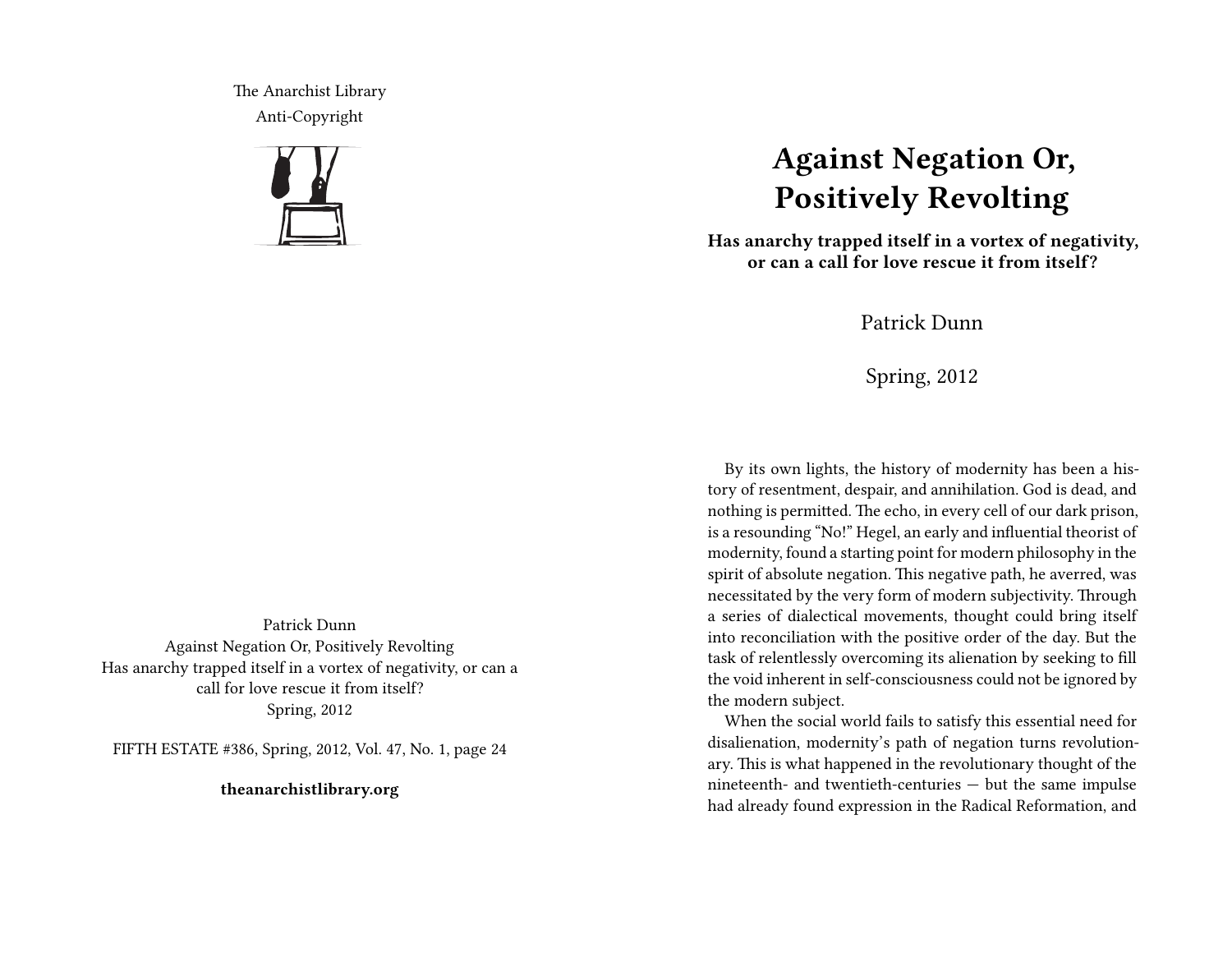then again in the thought of Rousseau and his Romantic contemporaries.

Unlike many of these earlier critics of modernity, however, the secular revolutionaries of the nineteenth century, including Marx and Bakunin, regarded the absolute negation of present reality as the only possible path to collective liberation. In this way, the theoretical and eschatological discourses of earlier ages were replaced by a revolutionary rhetoric that was explicitly historical and practical.

In the aftermath of this revolutionary project, it has become increasingly clear that the alienating form of life Marx set out to negate — what he called Capital — has no external boundaries. Indeed, as the globalizing terrors of the past two hundred years have run their course, we have learned that the only kind of negation adequate to the task of confronting modern alienation is total negation.

In short, the negativity at the core of the modern subject, when invested in a radical critique of society, opposes itself to anything and everything that appears as a mediated object. The revolutionary spirit of modernity finally culminates in the nihilistic refrain sung by Groucho Marx (as Quincy Adams Wagstaff) in Horse Feathers: "Whatever it is, I'm against it!"

Whether the "I" in this statement is taken to signify an individual, a class, or a species, the result is the same. That is, the subject of modern thought is not defined by reference to any empirical identity, but by the negative impulse itself  $-$  and by the unity of the objective totality to which it is opposed.

As pure negativity, the subject is, perhaps first of all, against itself, against any identification with a determinate object or agency. But it is also against the objects themselves; insofar as any object exists, it implies mediation, heteronomy, unfreedom.

This absolute revolt against objective reality expresses a drive for liberation that suppresses all relationship to other-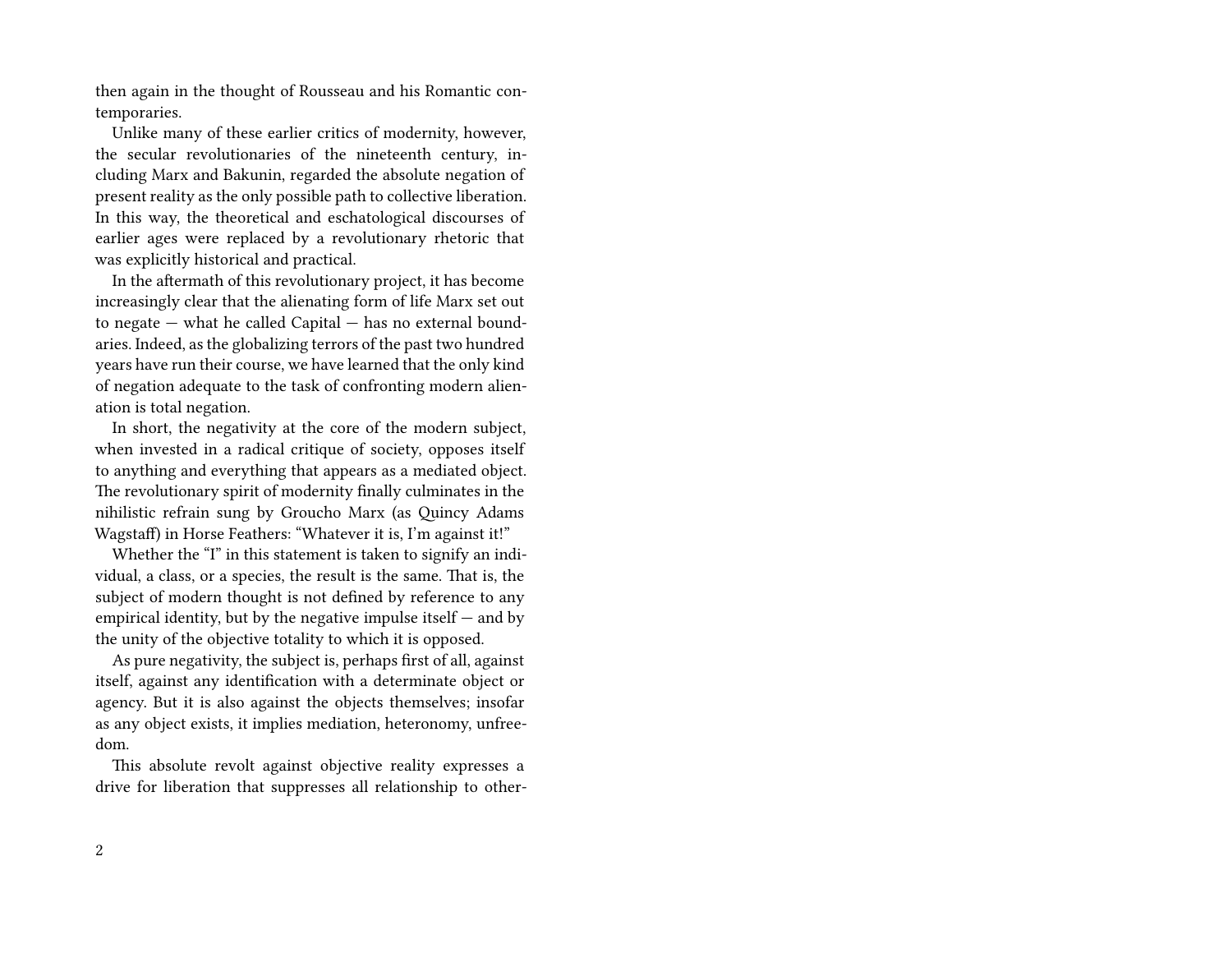To put the point in slightly more metaphysical terms, the totality exists only as the abstract object of the thought that wishes for its negation. By adopting this standpoint of abstraction, anarchism confines itself to the level of ideology.

Ideology, by its very nature, is rooted in hatred. It binds itself to an abstract other, enslaves itself to its own self-constitution, simply in order to have something to be against.

Love, by contrast, is an attractive force; it opens up new fields of rebirth where once there was only barren desert. If ever there was a time when we needed to find our way out of the desert, my friends, we have reached that crossroads.

ness; whatever appears as a thinkable object must necessarily be annihilated.

This is, at bottom, a philosophical ideal of pure freedom, estrangement from which constitutes the basis for the modern revolutionary logic of totality and negation. It is from the reactive standpoint of this ideal that the revolutionary scene of confrontation between subject and object is held in thought.

Like Marxism and millenarianism before it, anarchism is an ideology that seeks to fulfill this logic on the plane of historical practice. Throughout the twentieth century, anarchists have extended the critique of alienation/domination to seemingly insurmountable regimes of social mediation — including such basic institutions as time; language, symbolic thought, and domestication. To this extent, anarchism has emerged as the most resolute embodiment of the modern logic of revolutionary negation. In its most dialectical forms, anarchism constitutes an attempt to actualize the spirit of total negation through a sustained path of collective action.

The problem with anarchism is not, as others have claimed, that it is insincere, that it partakes of absurdities, or that it leads to performative self-contradictions. On the contrary, anarchism suffers from too much sincerity. Or rather, it takes too seriously, and is too willing to believe in, the liberatory promises of eighteenth- and nineteenth-century Enlightenment rationality. For it is a quintessentially modern gesture that defines the anarchist project of revolution: the purely negative subject standing in absolute moral judgment against the alien totality.

The logic of this gesture  $-$  the logic of subjectivity, which oscillates between absolute negation and affirmation — corresponds to no possible experience of freedom, or even of alienation. Its only service is to the abstract order of dialectical thought itself.